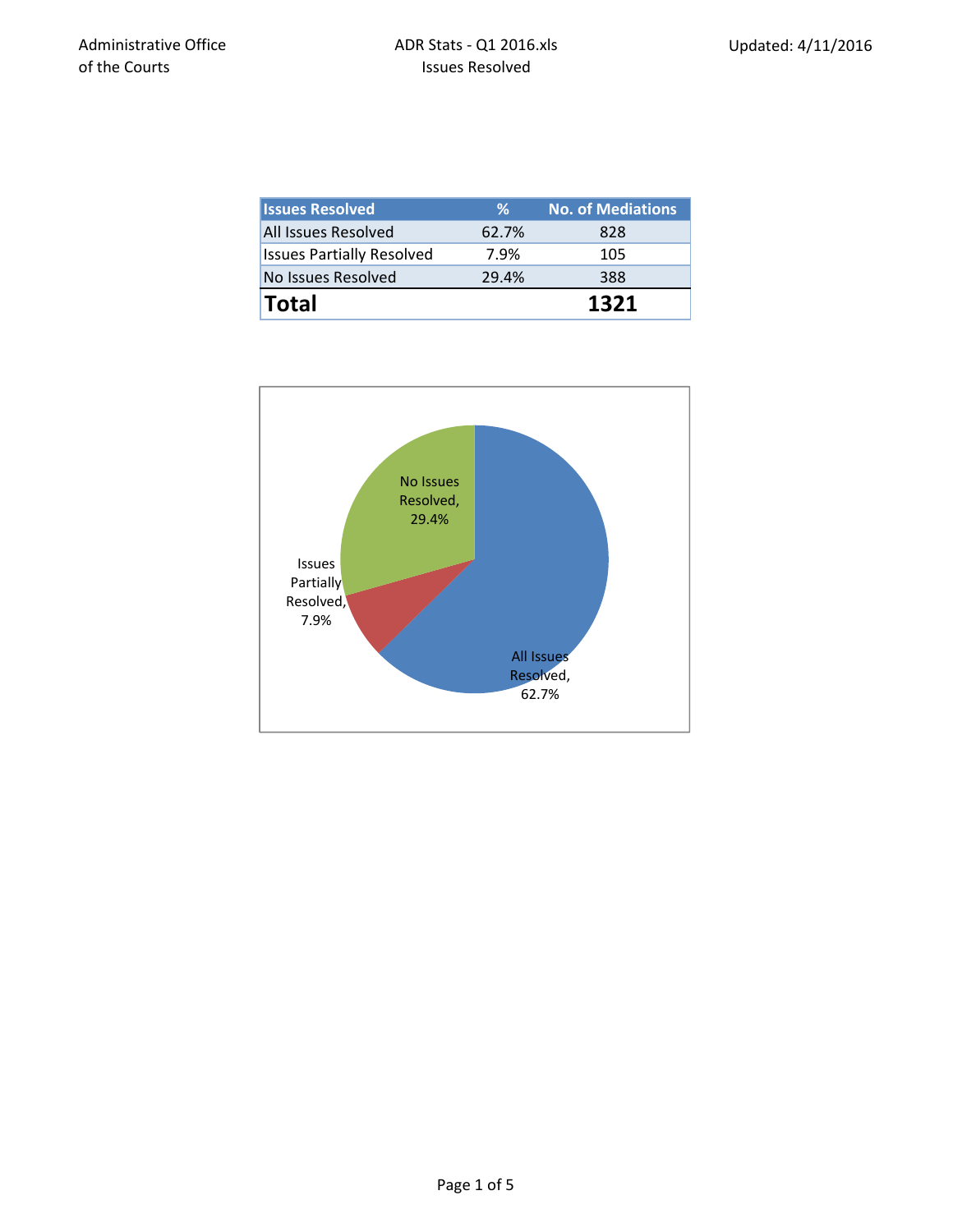| <b>Court Type</b>             | %     | <b>No. of Mediations</b> |
|-------------------------------|-------|--------------------------|
| <b>Appellate Court</b>        | 0.0%  | $\Omega$                 |
| <b>Chancery Court</b>         | 27.1% | 358                      |
| <b>Circuit Court</b>          | 53.4% | 706                      |
| <b>Federal Court</b>          | 1.6%  | 21                       |
| <b>General Sessions Court</b> | 6.4%  | 85                       |
| Juvenile Court                | 11.1% | 146                      |
| <b>Municipal Court</b>        | 0.1%  | 1                        |
| Probate Court                 | 0.3%  | 4                        |
| <b>Total</b>                  |       | 1321                     |

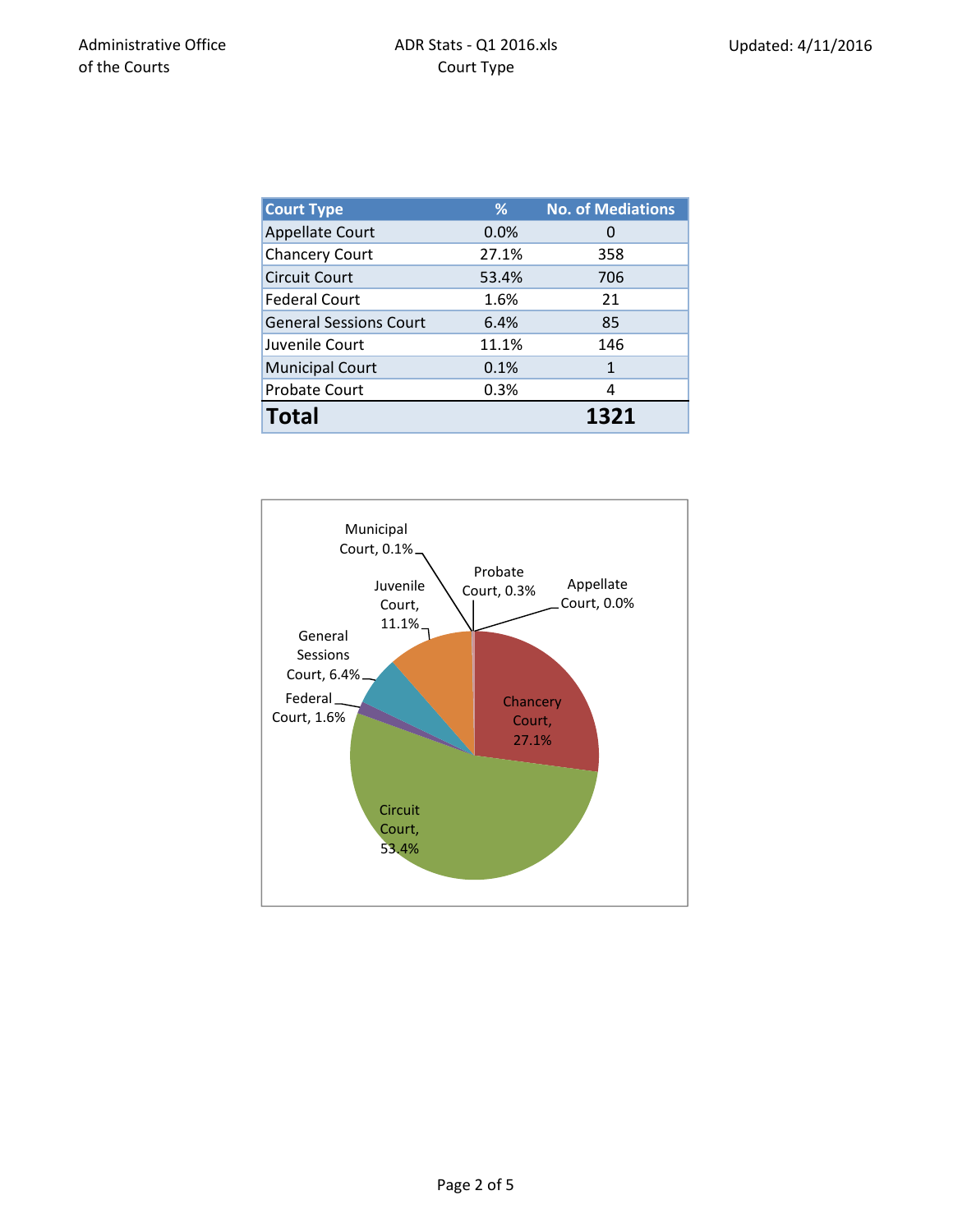| <b>Dispute Type</b>                                | %     | <b>No. of Mediations</b> |
|----------------------------------------------------|-------|--------------------------|
| Adoption/Surrender                                 | 0.0%  | $\Omega$                 |
| Appeal from Administrative Hearing                 | 0.0%  | 0                        |
| Conservatorship/Guardianship                       | 0.2%  | $\mathfrak{D}$           |
| Contract/Debt/Specific Performance                 | 3.7%  | 49                       |
| Damages/Torts Other Than Personal Injury           | 1.4%  | 18                       |
| Domestic Relations - Child Custody/Visitation Only | 14.9% | 197                      |
| Domestic Relations - Child Support Only            | 0.3%  | $\overline{4}$           |
| Domestic Relations - Divorce with Children         | 21.0% | 277                      |
| Domestic Relations - Divorce without Children      | 12.0% | 159                      |
| <b>Domestic Relations - Post Divorce Issue</b>     | 8.3%  | 109                      |
| Juvenile Appeal                                    | 0.1%  | $\mathbf{1}$             |
| Landlord/Tenant                                    | 2.0%  | 27                       |
| Legitimation/Paternity                             | 0.7%  | 9                        |
| <b>Medical Malpractice</b>                         | 1.9%  | 25                       |
| Other                                              | 6.6%  | 87                       |
| Personal Injury                                    | 24.0% | 317                      |
| Probate/Trust                                      | 0.5%  | 6                        |
| <b>Product Liability</b>                           | 0.2%  | $\overline{2}$           |
| <b>Real Property</b>                               | 1.2%  | 16                       |
| <b>Workers Compensation</b>                        | 0.5%  | 6                        |
| <b>Wrongful Death</b>                              | 0.8%  | 10                       |
| Total                                              |       | 1321                     |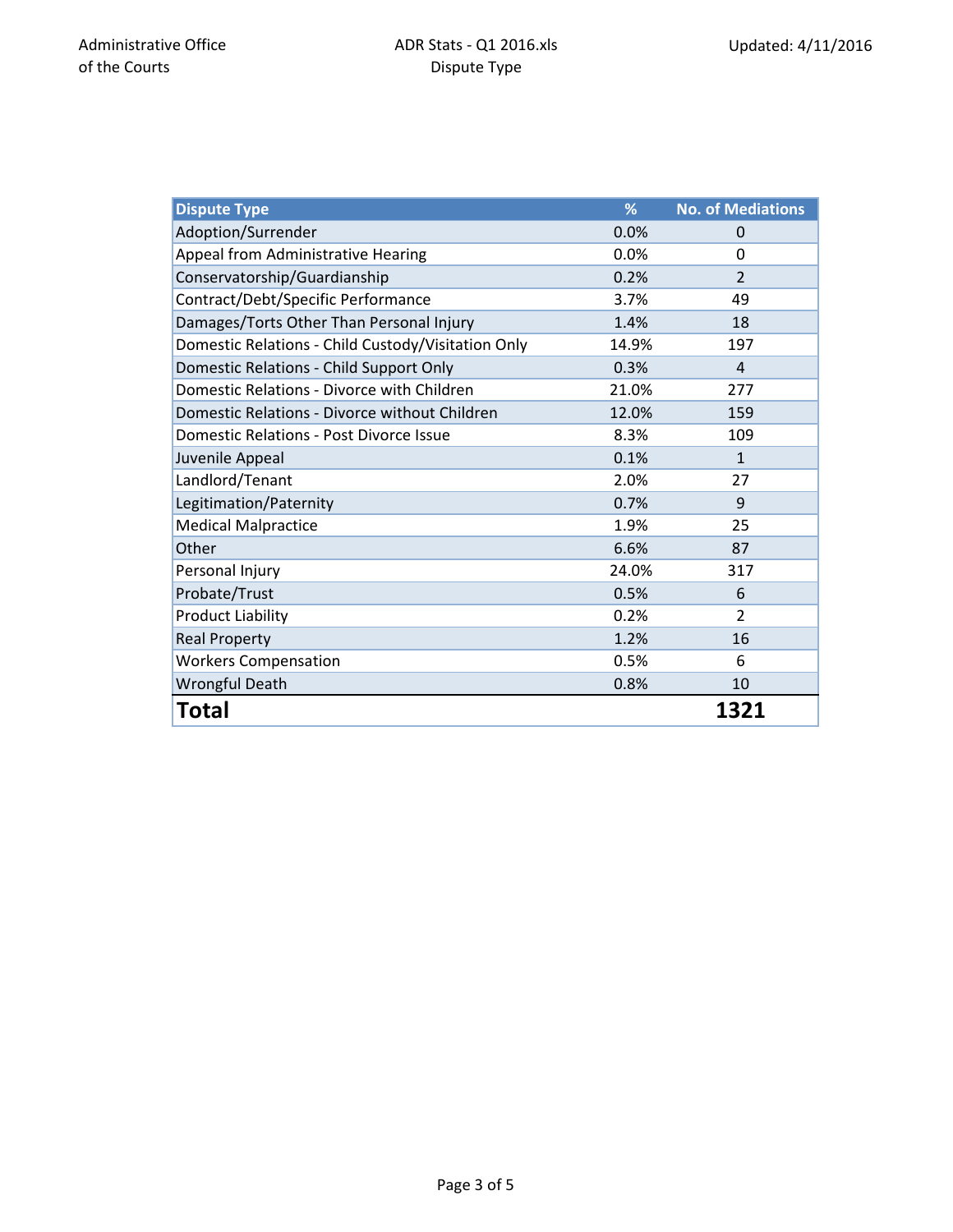|                |       | No. of            |                |      | No. of            |               |       | No. of            |
|----------------|-------|-------------------|----------------|------|-------------------|---------------|-------|-------------------|
| <b>County</b>  | %     | <b>Mediations</b> | <b>County</b>  | %    | <b>Mediations</b> | <b>County</b> | %     | <b>Mediations</b> |
| Anderson       | 0.8%  | 10                | Hamilton       | 7.1% | 93                | Morgan        | 0.2%  | $\overline{2}$    |
| <b>Bedford</b> | 0.6%  | 8                 | Hancock        | 0.0% | 0                 | Obion         | 0.2%  | 3                 |
| Benton         | 0.2%  | $\overline{2}$    | Hardeman       | 0.1% | $\mathbf{1}$      | Overton       | 0.3%  | $\overline{4}$    |
| Bledsoe        | 0.3%  | $\overline{4}$    | Hardin         | 0.6% | 8                 | Perry         | 0.0%  | $\mathbf 0$       |
| <b>Blount</b>  | 2.4%  | 32                | <b>Hawkins</b> | 0.6% | 8                 | Pickett       | 0.1%  | $\mathbf{1}$      |
| <b>Bradley</b> | 0.6%  | 8                 | Haywood        | 0.2% | $\overline{2}$    | Polk          | 0.2%  | 3                 |
| Campbell       | 0.4%  | 5                 | Henderson      | 0.2% | $\overline{2}$    | Pre-Suit      | 2.6%  | 34                |
| Cannon         | 0.2%  | $\overline{2}$    | Henry          | 0.4% | 5                 | Putnam        | 2.1%  | 28                |
| Carroll        | 0.4%  | 5                 | Hickman        | 0.2% | $\overline{3}$    | Rhea          | 0.5%  | 6                 |
| Carter         | 1.1%  | 14                | Houston        | 0.0% | 0                 | Roane         | 1.8%  | 23                |
| Cheatham       | 0.5%  | $\overline{7}$    | Humphreys      | 0.3% | $\overline{4}$    | Robertson     | 0.3%  | $\overline{4}$    |
| Chester        | 0.2%  | $\overline{2}$    | Jackson        | 0.2% | 3                 | Rutherford    | 2.2%  | 29                |
| Claiborne      | 0.3%  | $\overline{4}$    | Jefferson      | 0.8% | 10                | Scott         | 0.1%  | $\mathbf{1}$      |
| Clay           | 0.2%  | $\overline{2}$    | Johnson        | 0.2% | $\overline{2}$    | Sequatchie    | 0.4%  | 5                 |
| Cocke          | 0.6%  | 8                 | Knox           | 8.7% | 114               | Sevier        | 0.7%  | 9                 |
| Coffee         | 0.5%  | $\overline{7}$    | Lake           | 0.1% | 1                 | Shelby        | 11.0% | 144               |
| Crockett       | 0.2%  | 3                 | Lauderdale     | 0.2% | $\overline{2}$    | Smith         | 0.0%  | $\Omega$          |
| Cumberland     | 0.4%  | 5                 | Lawrence       | 0.5% | 7                 | Stewart       | 0.3%  | 4                 |
| Davidson       | 14.8% | 194               | Lewis          | 0.2% | $\overline{2}$    | Sullivan      | 4.1%  | 54                |
| DeKalb         | 0.2%  | 3                 | Lincoln        | 0.6% | 8                 | Sumner        | 1.8%  | 24                |
| Decatur        | 0.2%  | $\overline{2}$    | Loudon         | 0.5% | 6                 | Tipton        | 0.6%  | 8                 |
| Dickson        | 1.2%  | 16                | Macon          | 0.0% | $\mathbf{0}$      | Trousdale     | 0.0%  | $\mathbf 0$       |
| Dyer           | 0.5%  | $\overline{7}$    | Madison        | 2.5% | 33                | Unicoi        | 0.2%  | 3                 |
| Fayette        | 0.4%  | 5                 | Marion         | 0.8% | 10                | Union         | 0.0%  | $\mathbf 0$       |
| Fentress       | 0.2%  | 3                 | Marshall       | 0.6% | 8                 | Van Buren     | 0.1%  | $\mathbf{1}$      |
| Franklin       | 0.3%  | 4                 | Maury          | 1.1% | 15                | Warren        | 0.8%  | 10                |
| Gibson         | 0.5%  | 6                 | McMinn         | 0.2% | $\overline{2}$    | Washington    | 3.4%  | 45                |
| Giles          | 0.4%  | 5                 | McNairy        | 0.2% | 3                 | Wayne         | 0.1%  | $\mathbf 1$       |
| Grainger       | 0.2%  | 3                 | <b>Meigs</b>   | 0.1% | $\mathbf{1}$      | Weakley       | 0.2%  | 3                 |
| Greene         | 1.0%  | 13                | Monroe         | 0.2% | $\overline{2}$    | White         | 0.4%  | 5                 |
| Grundy         | 0.2%  | $\overline{2}$    | Montgomery     | 3.1% | 41                | Williamson    | 3.8%  | 50                |
| Hamblen        | 1.4%  | 19                | Moore          | 0.1% | $\mathbf{1}$      | Wilson        | 0.8%  | 10                |

## **Total No. of Mediations: 1321**